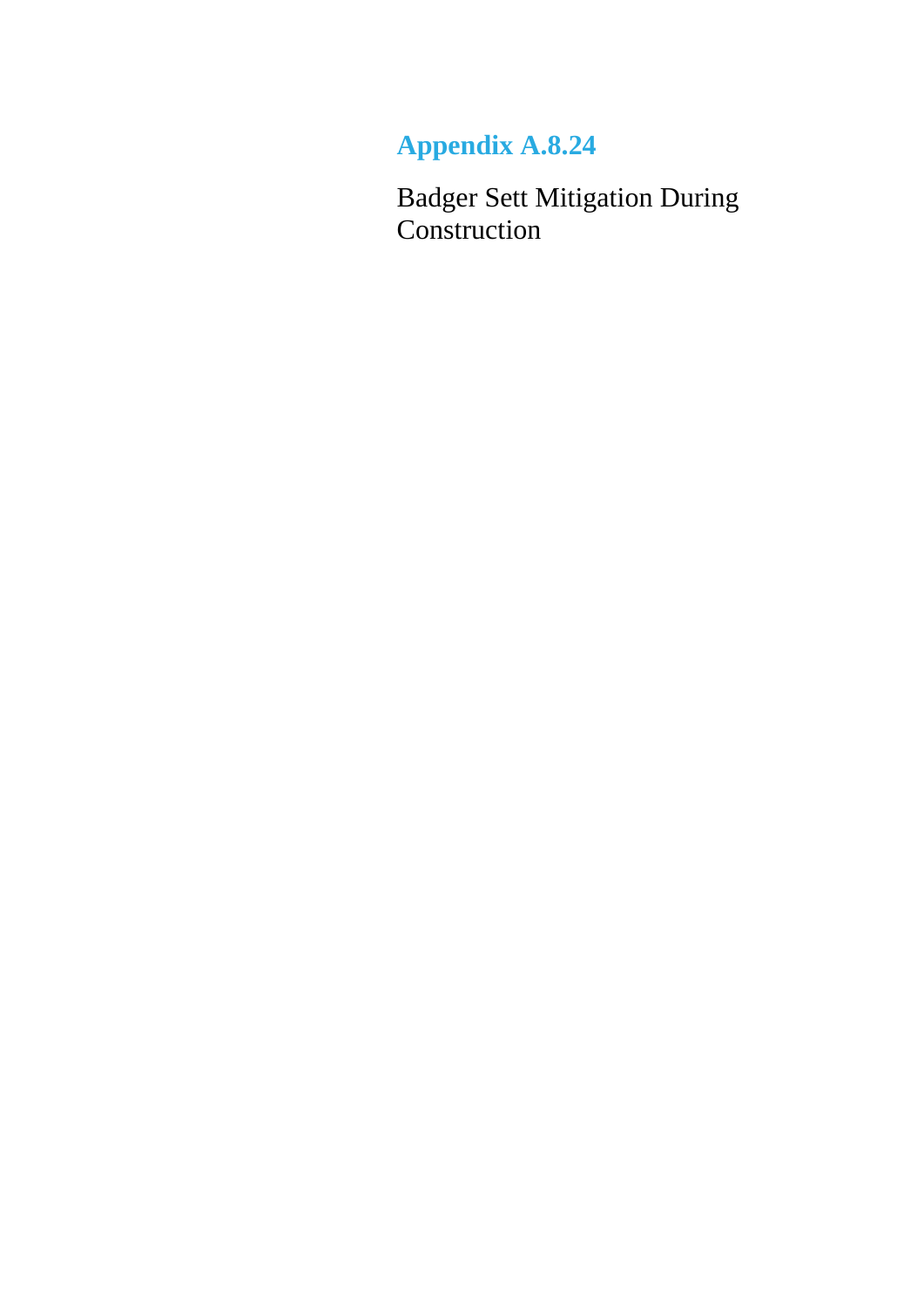**A.8.24**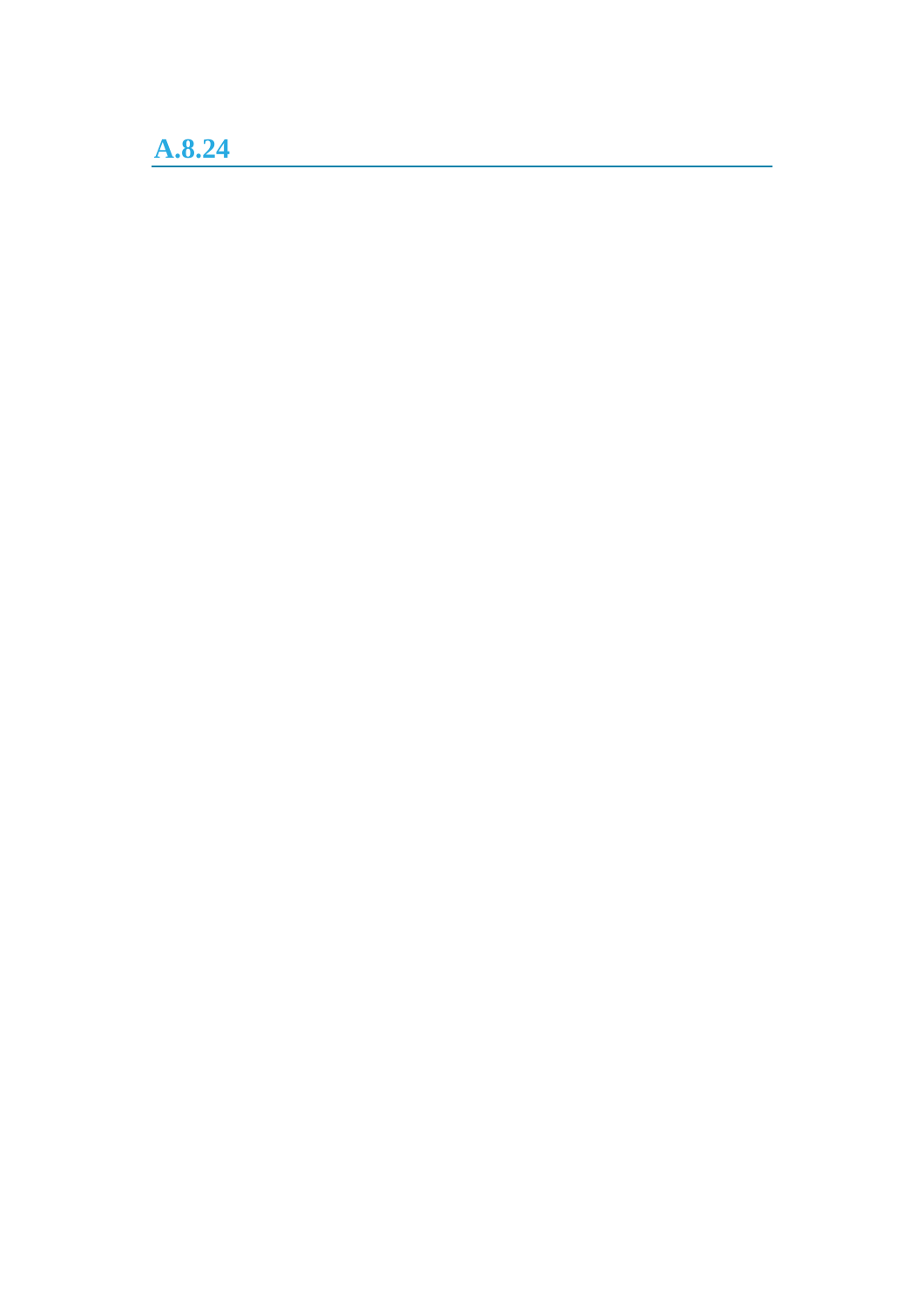## **Badger Sett Mitigation During Construction**

The mitigation measures during construction that relate to each of the Badger setts that lie within the Zone of Influence of the proposed road development are presented below in **Table 1**. This presents more detail on the construction mitigation strategy that is outlined in **Section 8.6.7.3.1** of **Chapter 8, Biodiversity**.

The mitigation measures to protect Badgers from the habitat severance, barrier effect and mortality risk impacts during operation of the proposed road development are described in **Section 8.6.7.3.2** of **Chapter 8, Biodiversity**. These measures relate to the provision of mammal passage facilities and mammal resistant fencing as listed shown on **Figures 8.23.1** to **8.23.14**.

This table should be read in conjunction with the set of mitigation drawings (**Figures 8.23.1** to **8.23.14**), which show the location of each of these setts relative to the proposed road development and illustrate the various distance bands discussed in **Table 1**.

| Ref.<br>No.    | <b>Mitigation measures for Badger setts</b>                                                                                                                                                                                                                                                                                                                                                                                                                                                               |
|----------------|-----------------------------------------------------------------------------------------------------------------------------------------------------------------------------------------------------------------------------------------------------------------------------------------------------------------------------------------------------------------------------------------------------------------------------------------------------------------------------------------------------------|
| S <sub>2</sub> | c.90m from proposed development boundary                                                                                                                                                                                                                                                                                                                                                                                                                                                                  |
|                | <b>Potential Main Sett - Active</b>                                                                                                                                                                                                                                                                                                                                                                                                                                                                       |
|                | Pre-construction check of sett to establish current activity status within 12 months of any<br>constructions works commencing.                                                                                                                                                                                                                                                                                                                                                                            |
|                | If active, any blasting or pile driving works within 150m of the sett during the breeding<br>season (December to June inclusive) will only be carried out with the approval of and, if<br>required, under the supervision of a badger specialist.                                                                                                                                                                                                                                                         |
| S <sub>3</sub> | <5m from proposed development boundary                                                                                                                                                                                                                                                                                                                                                                                                                                                                    |
|                | <b>Main Sett - Active</b>                                                                                                                                                                                                                                                                                                                                                                                                                                                                                 |
|                | Pre-construction check of sett to establish current activity status within 12 months of any<br>constructions works commencing.                                                                                                                                                                                                                                                                                                                                                                            |
|                | No heavy machinery shall be used within 30m of Badger setts at any time (unless carried<br>out under licence). Lighter machinery (generally wheeled vehicles) shall not be used<br>within 20m of a sett entrance. No works shall be under taken within 50m of active setts<br>during the breeding season. Neither blasting nor pile driving shall be undertaken within<br>150m of active setts during the breeding season (December to June inclusive).                                                   |
|                | Non-interference zone of 30m (outside of breeding season – July to November inclusive)<br>or 50m (if the sett is active during the breeding season - December to June inclusive) to<br>be established as appropriate using temporary fencing. The fencing shall be as noted in<br>Chapter 7, Construction Activities and of a sufficient durability to maintain the<br>exclusion zone throughout the construction period or, if required, until such time as the<br>sett in question is excluded/removed. |
|                | Works within the 30m/50m/150m distance bands will only be carried out with the<br>approval of and, if required, under the supervision of a badger specialist. Works within<br>50m of the sett will only be carried out during daylight hours so as not to disturb foraging<br>Badgers; unless otherwise agreed with a badger specialist.                                                                                                                                                                  |
| <b>S4</b>      | c.85m from proposed development boundary                                                                                                                                                                                                                                                                                                                                                                                                                                                                  |

**Table 1: Badger sett mitigation**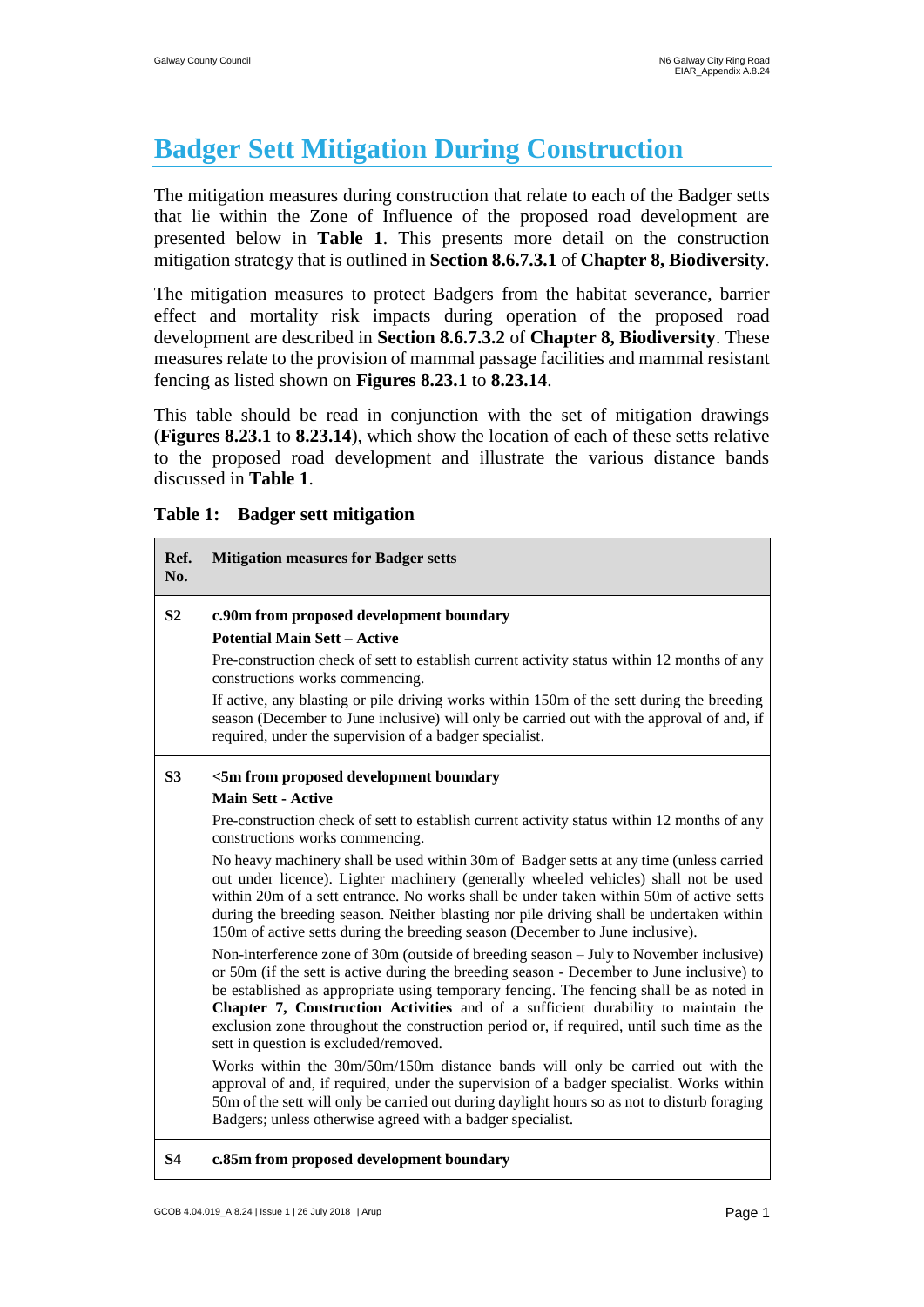$\blacksquare$ 

i.

| Ref.<br>No. | <b>Mitigation measures for Badger setts</b>                                                                                                                                                                                                                                                                                                                                                                                                                                                                                                                                                                                                                                                                                                                                                                                                                                                                                                                                                                                                                                                                                                                                                                                                                                                                                                                                                                                                                                                                                                                                                                                                                                                                                                                                                                                                                                                                                                                                                                                                                                                                                                                                                                                                                                                                                                                                                                                                                                                                                                                                                                                                                                                                                                                                                                                                                                                                                                                             |
|-------------|-------------------------------------------------------------------------------------------------------------------------------------------------------------------------------------------------------------------------------------------------------------------------------------------------------------------------------------------------------------------------------------------------------------------------------------------------------------------------------------------------------------------------------------------------------------------------------------------------------------------------------------------------------------------------------------------------------------------------------------------------------------------------------------------------------------------------------------------------------------------------------------------------------------------------------------------------------------------------------------------------------------------------------------------------------------------------------------------------------------------------------------------------------------------------------------------------------------------------------------------------------------------------------------------------------------------------------------------------------------------------------------------------------------------------------------------------------------------------------------------------------------------------------------------------------------------------------------------------------------------------------------------------------------------------------------------------------------------------------------------------------------------------------------------------------------------------------------------------------------------------------------------------------------------------------------------------------------------------------------------------------------------------------------------------------------------------------------------------------------------------------------------------------------------------------------------------------------------------------------------------------------------------------------------------------------------------------------------------------------------------------------------------------------------------------------------------------------------------------------------------------------------------------------------------------------------------------------------------------------------------------------------------------------------------------------------------------------------------------------------------------------------------------------------------------------------------------------------------------------------------------------------------------------------------------------------------------------------------|
|             | <b>Annex Sett - Active</b><br>Pre-construction check of sett to establish current activity status within 12 months of any<br>constructions works commencing.<br>If active, any blasting or pile driving works within 150m of the sett during the breeding<br>season (December to June inclusive) will only be carried out with the approval of and, if<br>required, under the supervision of a badger specialist.                                                                                                                                                                                                                                                                                                                                                                                                                                                                                                                                                                                                                                                                                                                                                                                                                                                                                                                                                                                                                                                                                                                                                                                                                                                                                                                                                                                                                                                                                                                                                                                                                                                                                                                                                                                                                                                                                                                                                                                                                                                                                                                                                                                                                                                                                                                                                                                                                                                                                                                                                       |
| S8          | c.55m from proposed development boundary<br><b>Main Sett - Active</b><br>Pre-construction check of sett to establish current activity status within 12 months of any<br>constructions works commencing.<br>If active, any blasting or pile driving works within 150m of the sett during the breeding<br>season (December to June inclusive) will only be carried out with the approval of and, if<br>required, under the supervision of a badger specialist.                                                                                                                                                                                                                                                                                                                                                                                                                                                                                                                                                                                                                                                                                                                                                                                                                                                                                                                                                                                                                                                                                                                                                                                                                                                                                                                                                                                                                                                                                                                                                                                                                                                                                                                                                                                                                                                                                                                                                                                                                                                                                                                                                                                                                                                                                                                                                                                                                                                                                                            |
| S9          | Within proposed development boundary<br><b>Probable Main Sett - Active</b><br>Pre-construction check of sett to establish current activity status within 12 months of any<br>constructions works commencing.<br>The sett will require removal and an artificial sett will be required. Refer to <b>Figure 8.23.8</b><br>Prior to exclusion of the existing sett, a non-interference zone of 30m will be established<br>using temporary fencing at the outset of works (accompanied by appropriate signage); if<br>the sett is active, non-interference zone will be extended to 50m during the breeding<br>season (December to June inclusive). The fencing shall be as noted in Chapter 7,<br><b>Construction Activities</b> and of a sufficient durability to maintain the exclusion zone<br>throughout the construction period or, if required, until such time as the sett in question<br>is excluded/removed.<br>No heavy machinery shall be used within 30m of Badger setts at any time. Lighter<br>machinery (generally wheeled vehicles) shall not be used within 20m of a sett entrance.<br>No works shall be under taken within 50m of active setts during the breeding season.<br>Neither blasting nor pile driving shall be undertaken within 150m of active setts during<br>the breeding season (December to June inclusive).<br>Works within the 30m/50m/150m distance bands will only be carried out with the<br>approval of and, if required, under the supervision of a badger specialist. Works within<br>50m of the sett will only be carried out during daylight hours so as not to disturb foraging<br>Badgers; unless otherwise agreed with a badger specialist.<br>The artificial sett will be in place six months in advance of the exclusion and removal of<br>the existing sett. The artificial sett will be designed in accordance with the design<br>principles described in Highways Agency (2001b) and in Scottish Natural Heritage's<br>document<br>available<br><http: b962140.pdf="" docs="" www.snh.gov.uk="">.<br/>guidance<br/>at<br/>Consideration will be given to materials used, direction of sett entrances, air flow through<br/>the sett, landscaping, long-term protection, drainage and flooding. Chambers will be<br/>constructed using a palisade-wall of wooden stakes, with an open bare earth floor and a<br/>ceiling of 2" marine ply covered with roofing felt to divert drainage through the soil.<br/>Passage ways will be constructed using the same materials or alternatively, using 300mm<br/>wide Wavin pipes which are cut on-site to provide natural shapes and joints. Pea gravel<br/>will be poured around joints to ensure that water drains away.<br/>The sett exclusion and removal will be undertaken in accordance with the methodology<br/>detailed in the Guidelines for the Treatment of Badgers during the Construction of<br/>National Road Schemes (National Roads Authority, 2006c).</http:> |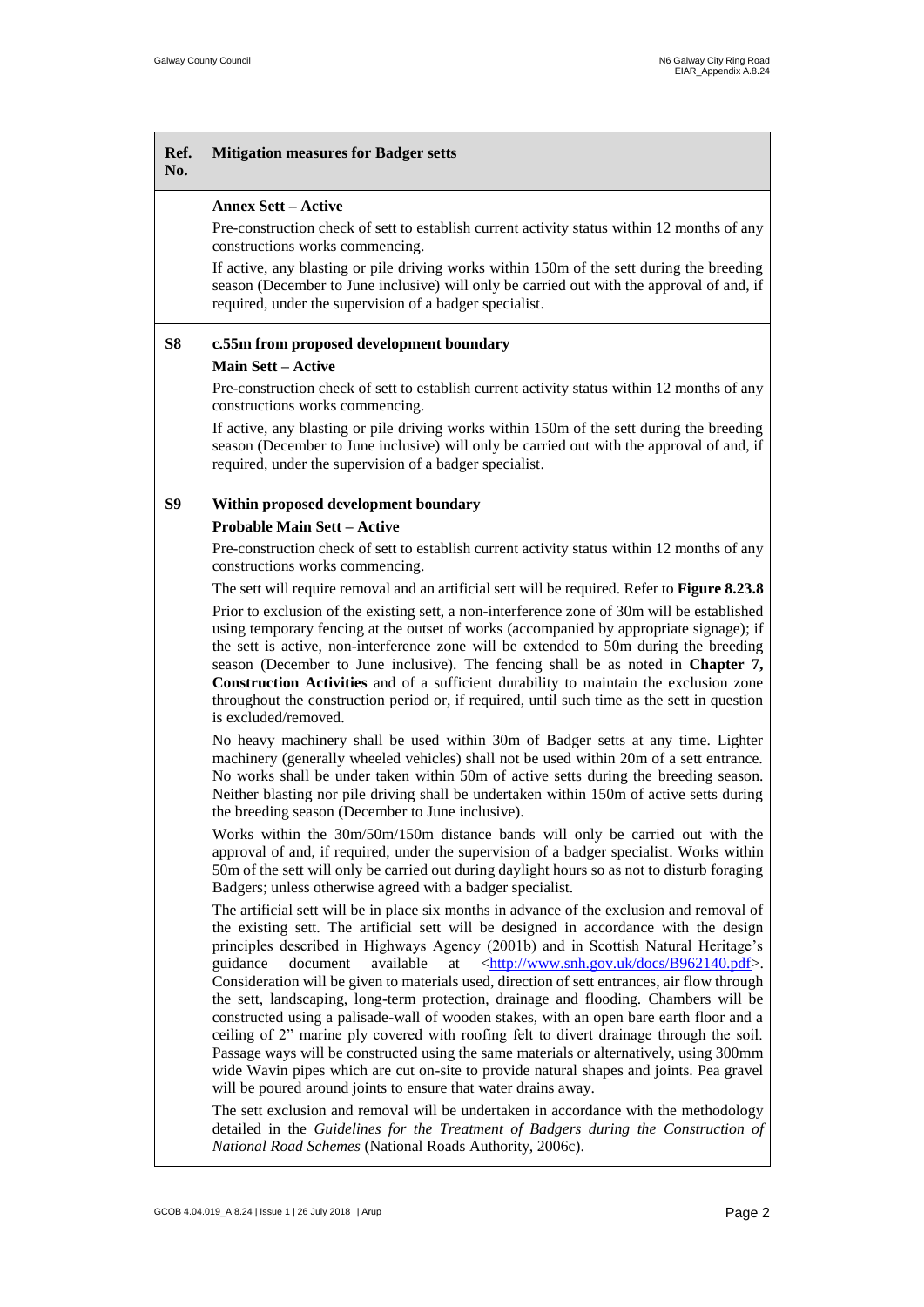$\blacksquare$ 

i.

| Ref.<br>No. | <b>Mitigation measures for Badger setts</b>                                                                                                                                                                                                                                                                                                                                                                                                                                                                                                                                                                                                                                                                                                                                                                                                                                                                                                                                                                                                                                                                                                               |
|-------------|-----------------------------------------------------------------------------------------------------------------------------------------------------------------------------------------------------------------------------------------------------------------------------------------------------------------------------------------------------------------------------------------------------------------------------------------------------------------------------------------------------------------------------------------------------------------------------------------------------------------------------------------------------------------------------------------------------------------------------------------------------------------------------------------------------------------------------------------------------------------------------------------------------------------------------------------------------------------------------------------------------------------------------------------------------------------------------------------------------------------------------------------------------------|
|             | All Badger setts requiring exclusion and removal will require a monitoring<br>period of at least five days to confirm activity status in advance of any<br>construction works commencing<br>If the sett is active, then it shall not be removed within the Badger breeding<br>season (December to June inclusive). To exclude or remove an active Badger<br>sett outside of this period, inactive entrances shall be soft and hard-blocked with<br>one-way gates installed on active entrances. One-way gates will be tied open for<br>three days before being set to exclude, and then monitored for a period of at least<br>21 days before the sett is deemed inactive and destroyed. If at any time during<br>the monitoring period the sett becomes active, the exclusion process/programme<br>must commence again from day 1 of the 21-day monitoring period<br>For inactive setts, entrances will be soft-blocked (lightly blocked with vegetation<br>and soil) and if all entrances remain undisturbed for a period of five days the sett<br>should be destroyed immediately. This can be undertaken at any time of the year<br>for inactive setts |
| <b>S10</b>  | c.45m from proposed development boundary                                                                                                                                                                                                                                                                                                                                                                                                                                                                                                                                                                                                                                                                                                                                                                                                                                                                                                                                                                                                                                                                                                                  |
|             | <b>Subsidiary Sett - Active</b><br>Pre-construction check of sett to establish current activity status within 12 months of any<br>constructions works commencing.                                                                                                                                                                                                                                                                                                                                                                                                                                                                                                                                                                                                                                                                                                                                                                                                                                                                                                                                                                                         |
|             | No works shall be under taken within 50m of active setts during the breeding season.<br>Neither blasting nor pile driving shall be undertaken within 150m of active setts during<br>the breeding season (December to June inclusive).                                                                                                                                                                                                                                                                                                                                                                                                                                                                                                                                                                                                                                                                                                                                                                                                                                                                                                                     |
|             | Non-interference zone of 50m to be established during the breeding season (December to<br>June inclusive) using temporary fencing, if the sett is active. The fencing shall be as noted<br>in Chapter 7, Construction Activities and of a sufficient durability to maintain the<br>exclusion zone as along as it is necessary.                                                                                                                                                                                                                                                                                                                                                                                                                                                                                                                                                                                                                                                                                                                                                                                                                            |
|             | Works within the 50m/150m distance bands will only be carried out with the approval of<br>and, if required, under the supervision of a badger specialist. Works within 50m of the<br>sett will only be carried out during daylight hours so as not to disturb foraging Badgers;<br>unless otherwise agreed with a badger specialist.                                                                                                                                                                                                                                                                                                                                                                                                                                                                                                                                                                                                                                                                                                                                                                                                                      |
| <b>S11</b>  | Within proposed development boundary                                                                                                                                                                                                                                                                                                                                                                                                                                                                                                                                                                                                                                                                                                                                                                                                                                                                                                                                                                                                                                                                                                                      |
|             | <b>Subsidiary Sett - Active</b><br>Pre-construction check of sett to establish current activity status within 12 months of any<br>constructions works commencing.                                                                                                                                                                                                                                                                                                                                                                                                                                                                                                                                                                                                                                                                                                                                                                                                                                                                                                                                                                                         |
|             | Non-interference zone of 30m to be established using temporary fencing at the outset of<br>works (accompanied by appropriate signage); if the sett is active, non-interference zone<br>extended to 50m during the breeding season (December to June inclusive). The fencing<br>shall be as noted in Chapter 7, Construction Activities and of a sufficient durability to<br>maintain the exclusion zone throughout the construction period or, if required, until such<br>time as the sett in question is excluded/removed.                                                                                                                                                                                                                                                                                                                                                                                                                                                                                                                                                                                                                               |
|             | No heavy machinery shall be used within 30m of Badger setts at any time. Lighter<br>machinery (generally wheeled vehicles) shall not be used within 20m of a sett entrance.<br>No works shall be under taken within 50m of active setts during the breeding season.<br>Neither blasting nor pile driving shall be undertaken within 150m of active setts during<br>the breeding season (December to June inclusive).                                                                                                                                                                                                                                                                                                                                                                                                                                                                                                                                                                                                                                                                                                                                      |
|             | Works within the 30m/50m/150m distance bands will only be carried out with the<br>approval of and, if required, under the supervision of a badger specialist. Works within<br>50m of the sett will only be carried out during daylight hours so as not to disturb foraging<br>Badgers; unless otherwise agreed with a badger specialist.                                                                                                                                                                                                                                                                                                                                                                                                                                                                                                                                                                                                                                                                                                                                                                                                                  |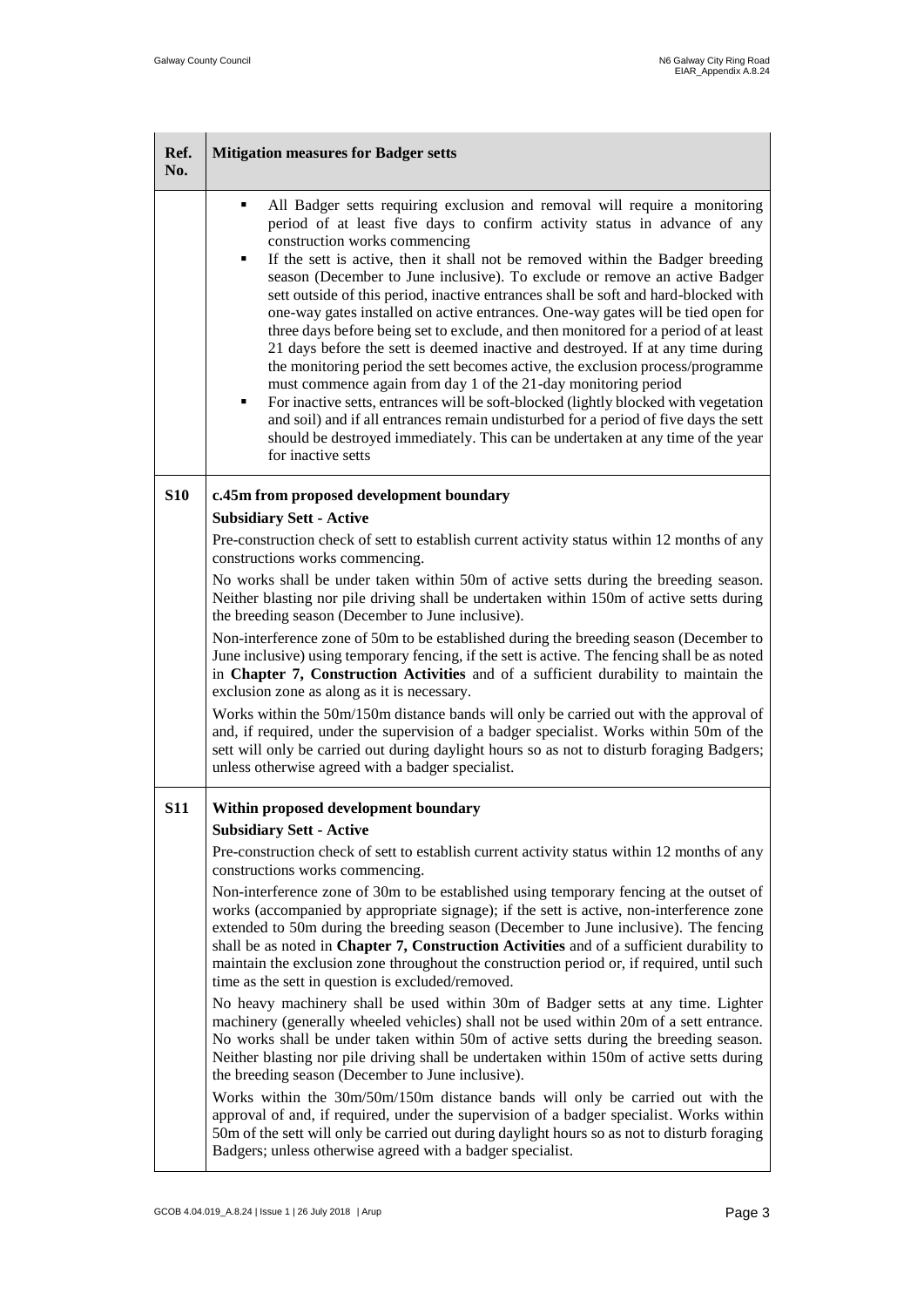Ē.

L,

| Ref.<br>No. | <b>Mitigation measures for Badger setts</b>                                                                                                                                                                                                                                                                                                                                                                                                                                                                                                                                                                                                                                                                                                                                                                                                                                                                                                                                                                                                                                                                                                                    |
|-------------|----------------------------------------------------------------------------------------------------------------------------------------------------------------------------------------------------------------------------------------------------------------------------------------------------------------------------------------------------------------------------------------------------------------------------------------------------------------------------------------------------------------------------------------------------------------------------------------------------------------------------------------------------------------------------------------------------------------------------------------------------------------------------------------------------------------------------------------------------------------------------------------------------------------------------------------------------------------------------------------------------------------------------------------------------------------------------------------------------------------------------------------------------------------|
|             | The sett will require exclusion and removal. This will be undertaken in accordance with<br>the methodology detailed in the Guidelines for the Treatment of Badgers during the<br>Construction of National Road Schemes (National Roads Authority, 2006c).                                                                                                                                                                                                                                                                                                                                                                                                                                                                                                                                                                                                                                                                                                                                                                                                                                                                                                      |
|             | All Badger setts requiring exclusion and removal will require a monitoring<br>period of at least five days to confirm activity status in advance of any<br>construction works commencing<br>If the sett is active, then it shall not be removed within the Badger breeding<br>п<br>season (December to June inclusive). To exclude or remove an active Badger<br>sett outside of this period, inactive entrances shall be soft and hard-blocked with<br>one-way gates installed on active entrances. One-way gates will be tied open for<br>three days before being set to exclude, and then monitored for a period of at least<br>21 days before the sett is deemed inactive and destroyed. If at any time during<br>the monitoring period the sett becomes active, the exclusion process/programme<br>must commence again from day 1 of the 21-day monitoring period<br>For inactive setts, entrances will be soft-blocked (lightly blocked with vegetation<br>and soil) and if all entrances remain undisturbed for a period of five days the sett<br>should be destroyed immediately. This can be undertaken at any time of the year<br>for inactive setts |
| <b>S13</b>  | c.130m from proposed development boundary<br><b>Subsidiary Sett - Active</b>                                                                                                                                                                                                                                                                                                                                                                                                                                                                                                                                                                                                                                                                                                                                                                                                                                                                                                                                                                                                                                                                                   |
|             | Pre-construction check of sett to establish current activity status within 12 months of any<br>constructions works commencing.                                                                                                                                                                                                                                                                                                                                                                                                                                                                                                                                                                                                                                                                                                                                                                                                                                                                                                                                                                                                                                 |
|             | If active, any blasting or pile driving works within 150m of the sett during the breeding<br>season (December to June inclusive) will only be carried out with the approval of and, if<br>required, under the supervision of a badger specialist.                                                                                                                                                                                                                                                                                                                                                                                                                                                                                                                                                                                                                                                                                                                                                                                                                                                                                                              |
| <b>S14</b>  | Within proposed development boundary<br><b>Subsidiary Sett - Active</b>                                                                                                                                                                                                                                                                                                                                                                                                                                                                                                                                                                                                                                                                                                                                                                                                                                                                                                                                                                                                                                                                                        |
|             | Pre-construction check of sett to establish current activity status within 12 months of any<br>constructions works commencing.                                                                                                                                                                                                                                                                                                                                                                                                                                                                                                                                                                                                                                                                                                                                                                                                                                                                                                                                                                                                                                 |
|             | Non-interference zone of 30m to be established using temporary fencing at the outset of<br>works (accompanied by appropriate signage); if the sett is active, non-interference zone<br>extended to 50m during the breeding season (December to June inclusive). The fencing<br>shall be as noted in Chapter 7, Construction Activities and of a sufficient durability to<br>maintain the exclusion zone throughout the construction period or, if required, until such<br>time as the sett in question is excluded/removed.                                                                                                                                                                                                                                                                                                                                                                                                                                                                                                                                                                                                                                    |
|             | No heavy machinery shall be used within 30m of Badger setts at any time. Lighter<br>machinery (generally wheeled vehicles) shall not be used within 20m of a sett entrance.<br>No works shall be under taken within 50m of active setts during the breeding season.<br>Neither blasting nor pile driving shall be undertaken within 150m of active setts during<br>the breeding season (December to June inclusive).                                                                                                                                                                                                                                                                                                                                                                                                                                                                                                                                                                                                                                                                                                                                           |
|             | Works within the 30m/50m/150m distance bands will only be carried out with the<br>approval of and, if required, under the supervision of a badger specialist. Works within<br>50m of the sett will only be carried out during daylight hours so as not to disturb foraging<br>Badgers; unless otherwise agreed with a badger specialist.                                                                                                                                                                                                                                                                                                                                                                                                                                                                                                                                                                                                                                                                                                                                                                                                                       |
|             | The sett will require exclusion and removal. This will be undertaken in accordance with<br>the methodology detailed in the Guidelines for the Treatment of Badgers during the<br>Construction of National Road Schemes (National Roads Authority, 2006c).                                                                                                                                                                                                                                                                                                                                                                                                                                                                                                                                                                                                                                                                                                                                                                                                                                                                                                      |
|             | All Badger setts requiring exclusion and removal will require a monitoring<br>period of at least five days to confirm activity status in advance of any<br>construction works commencing                                                                                                                                                                                                                                                                                                                                                                                                                                                                                                                                                                                                                                                                                                                                                                                                                                                                                                                                                                       |